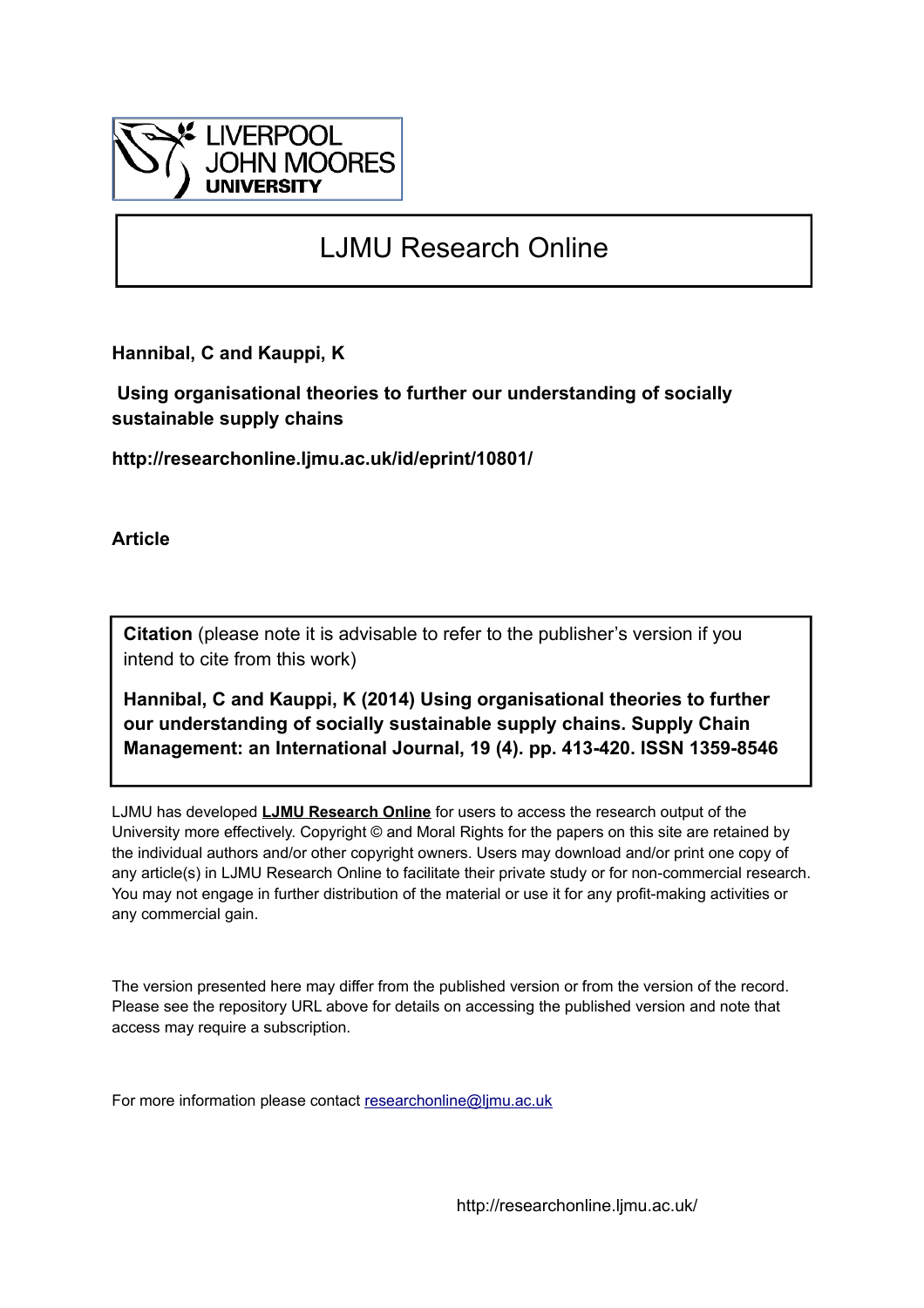## **Using organisational theories to further our understanding of socially sustainable supply chains: the case of fair trade**

## **Abstract**

Purpose: Uses organisational theories to frame research questions examining how to embed social sustainability in supply chain management (SCM) by focusing on fair trade.

Design/methodology/approach: Drawing on previous organisational theory review papers in SCM, institutional theory and the extended resource based view have been used as theoretical lenses to develop research questions for further studies.

Findings: We have developed seven research questions that enable and encourage the further examination of the factors impacting fair trade supply chains as well as identifying approaches to improve social sustainability in SCM practice.

Social implications: As the aim of fair trade is to rebalance inequities inherent in North-South trading relationships, further work in this area has the potential for positive economic, environmental and social impact.

Originality/value: The paper discusses two key themes i) whether fair trade is changing SCM practices and ii) whether fair trade is a source of competitive advantage in supply chains. Using established theory to develop research questions encourages further examination of this important topic.

**Keywords:** Fair trade, extended resource-based view, institutional theory

## **Article Classification:** Research Note

With an increasing amount of research and calls for papers on sustainable supply chain management (SCM) and sourcing (both *Supply Chain Management: An International Journal*  and *Journal of Purchasing and Supply Management* published special issues on the topic in 2012), it is noteworthy that specifically the social sustainability topics of labour and fair trade have received markedly less attention than other sustainability aspects. Environmental attributes of SCM have been the main focus of past research and the terms "sustainability" and "environment" have even been used interchangeably [\(Carter and Easton, 2011\)](#page-12-0). Gimenez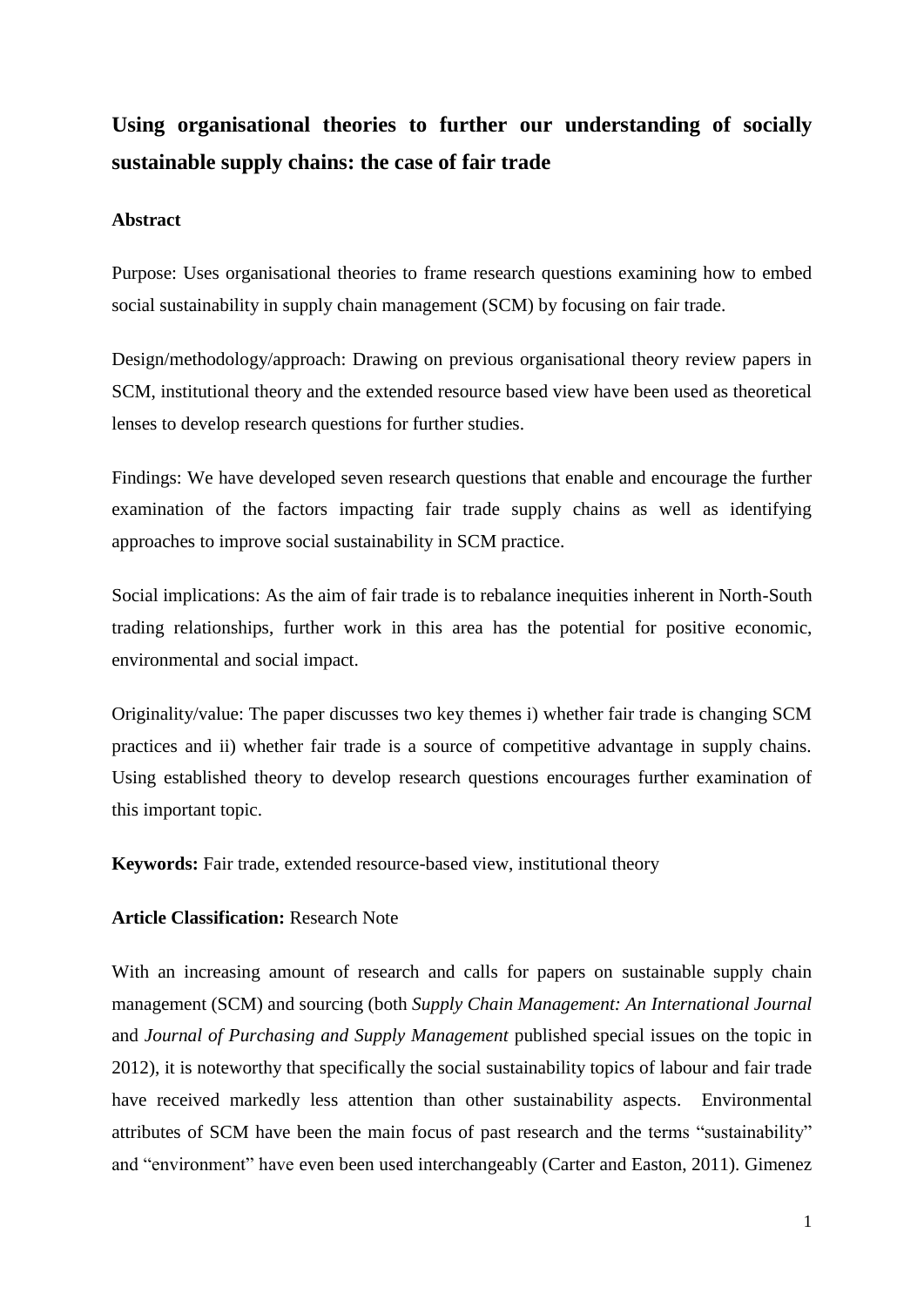and Tachizawa [\(2012\)](#page-12-1) point out in their literature review on sustainable SCM that although the topic covers the triple bottom line (economic, environmental and social impact), most studies focus on environmental issues. They argue that socially-oriented topics are rarely studied and when so, typically only under the umbrella of general corporate social responsibility (CSR) practices. A recent study by Miemczyk *et al.* [\(2012\)](#page-14-0) examining definitions and measures of sustainable purchasing notes that 23% of the papers they reviewed focus on the social pillar. The relative paucity of research on social sustainability is supported by two additional recent literature reviews: Ashby *et al.* [\(2012\)](#page-12-2) find a total of 13 papers discussing fair trading practices (three using it as their focus), while Karjalainen and Moxham's [\(2013\)](#page-13-0) systematic literature review finds only four articles that focus on fair trade within the SCM realm. That there are relatively few studies examining issues pertinent to social sustainability in SCM highlights a gap in current scholarly and practitioner discourse. With managers seeking to measure performance against economic, environmental and social indicators [\(Greenberg](#page-13-1) *et al.*, 2011), it is important that relevant research in developing and implementing social sustainability is conducted.

Organisational theory is seen to have clear potential to advance SCM research, however such potential is yet to be realised [\(Ketchen and Hult, 2007\)](#page-13-2). Specifically, Sarkis *et al* [\(2011\)](#page-14-1) suggest that organisational theories present substantial opportunities for advancing green SCM research, yet a review by Carter and Easton [\(2011\)](#page-12-0) finds a notable absence in the use of theoretical lenses to research sustainable SCM (although theoretical applications are increasing). Given the relatively small number of studies on social sustainability, such opportunities may be even greater here. If social sustainability is to become more mainstream in organisations, it needs to be studied with the same lenses that we use to study organisational behaviour in general, i.e. through organisational theories. Along the lines of Sarkis *et al.* [\(2011:2\)](#page-14-1) who discussed organisational theory applications to green SCM research, we define organisational theory as "*a management insight that can help explain or describe organisational behaviours, designs, or structures*" and following their approach our discussion focuses at the inter-organisational level. We propose an examination of fair trade may be a useful example of how social sustainability can be embedded in SCM as, for the past 50 years, the fair trade movement has focused on challenging existing business models and working to integrate social sustainability in trading practices [\(Davies, 2009;](#page-12-3) [Renard and](#page-14-2)  [Perez-Covas, 2007\)](#page-14-2). Fair trade is defined as a particular trade channel through which food and textile products from developing countries are exported to industrialised countries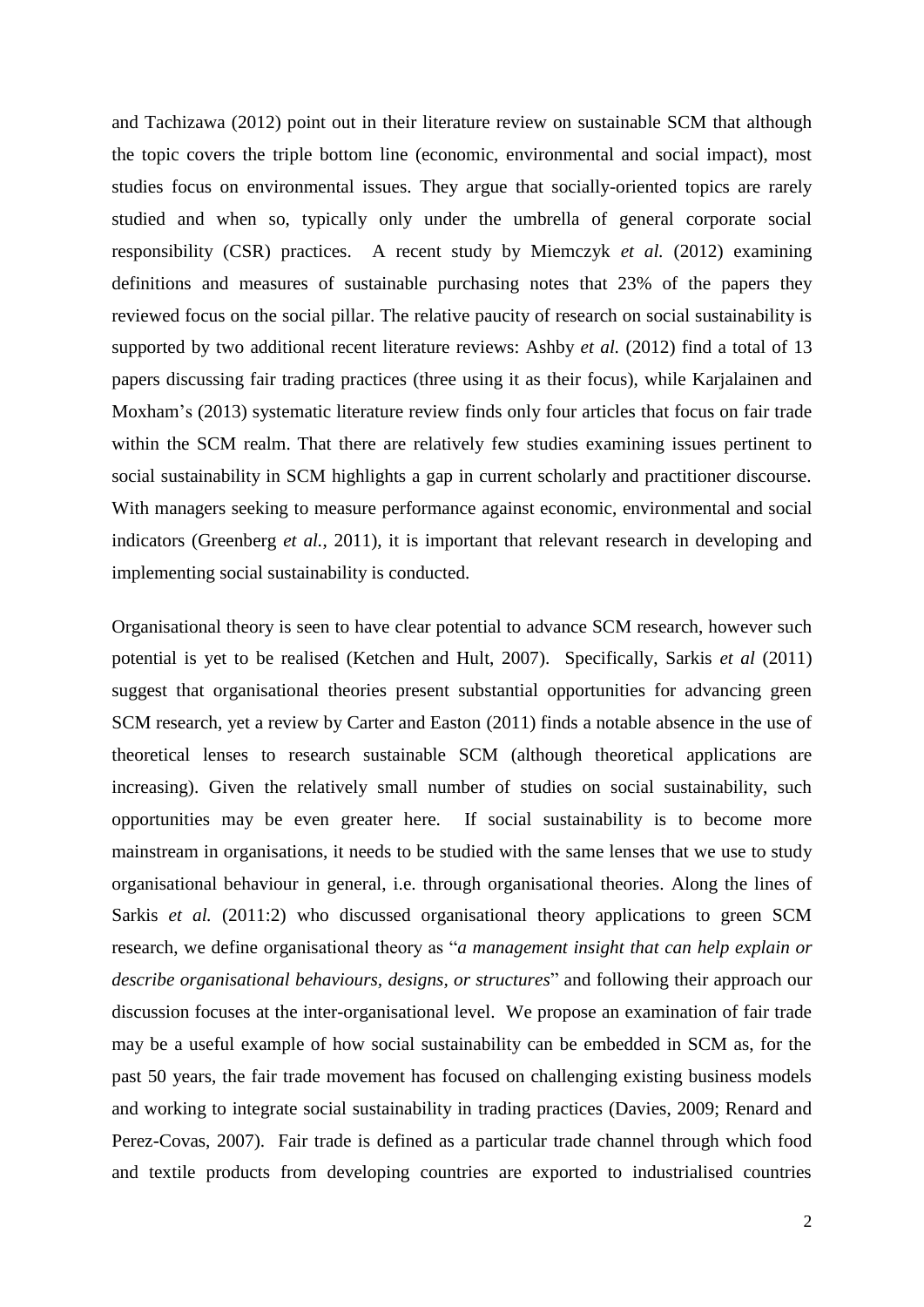[\(Adriani and Becchetti, 2004\)](#page-12-4). Its overarching aim is to rebalance the inequities inherent in North-South trading relationships by focusing on a long term sustainable commitment to producers, thus providing continuity to enable investment in farms and communities [\(Adriani](#page-12-4)  [and Becchetti, 2004;](#page-12-4) [Davies](#page-12-5) *et al.*, 2010). A number of certification schemes are currently in operation. Of these, Fairtrade International is the worldwide standard setting organisation for fairly traded products and uses the Fairtrade Mark to denote certification.<sup>1</sup> Despite the size and scale of fair trade, it has received relatively limited research attention from the SCM field.

In a recent study, Karjalainen and Moxham (2013) drew on SCM theories and frameworks to propose improvements to the Fairtrade operating model. Building on this theme, we take a slightly different perspective by considering two important aspects of fair trade related to SCM. Firstly, whether fair trade is changing the rules of SCM and secondly whether fair trade could be a source of competitive advantage in supply chains. To do this we use fair trade as an example of socially sustainable SCM and discuss it within the context of mainstream organisational theories. Whilst many organisational theories could provide valid directions for this discussion, we have chosen to focus on institutional theory and the extended resource-based view (ERBV) as they permit an examination of inter-organisational issues. As Campbell [\(2007\)](#page-12-6) asserts that more attention needs to be paid to how institutional mechanisms impact organisations' social behaviours, institutional theory provides a suitable lens. In addition, SCM studies call for more research comparing differences in sustainability outcomes across chains and how related costs and performance benefits are shared between chain members [\(Pullman and Dillard, 2010;](#page-14-3) [Squire](#page-14-4) *et al.*, 2005). The framework of internal, external and spillover rents of the ERBV provides a fitting structure for such discussion [\(Lavie, 2006\)](#page-13-3). As Halldórsson *et al*. [\(2009:92\)](#page-13-4) note "*sustainability will either be a vivid part of SCM, an add-on to SCM or a complete re-definition of SCM*"; for social sustainability to become more than an add-on it needs to be integrated into SCM. By considering institutional pressures and legitimacy in combination with theories of competitive advantage, this paper offers seven research questions to further our understanding of socially sustainable SCM. We

**.** 

<sup>&</sup>lt;sup>1</sup> Fairtrade International is overseen by the Fairtrade Foundation which was created in 1991 by charities including Oxfam, Christian Aid and the World Development Movement (Davies *et al*., 2010). Producers are certified with the Fairtrade Mark (Fairtrade International, 2011) and are subject to audits by Fairtrade International. There are currently 827 Fairtrade Mark certified producer organisations in 58 countries representing over 1.2 million farmers and workers.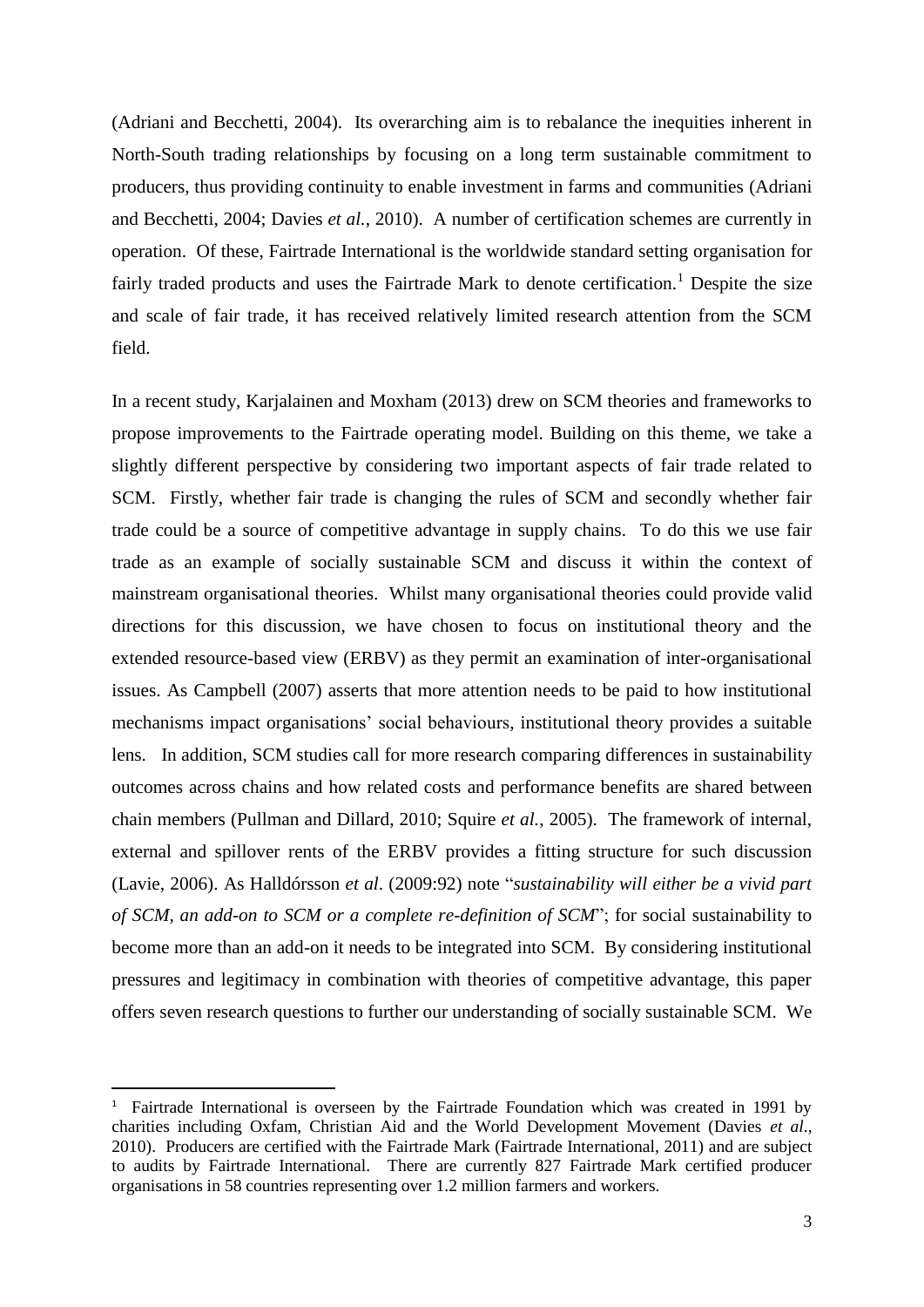encourage the application of these questions to frame further research on this important and developing topic and where applicable, we offer suitable research methods.

#### **1. Application of Institutional Theory to Fair Trade Supply Chains**

Institutional theory investigates the causes of isomorphism; what leads organisations to adopt similar structures and strategies [\(Deephouse, 1996\)](#page-12-7). It argues that forces within the firm and its environment encourage convergent business practices [\(Zsidisin](#page-15-0) *et al.*, 2005). It has been adopted in the operations and SCM literature to study the implementation of quality programmes, green SCM and IT [\(Barratt and Choi, 2007;](#page-12-8) [Heras-Saizarbitoria](#page-13-5) *et al.*, 2011; Liu *et al.*[, 2009;](#page-13-6) [Nair and Prajogo, 2009\)](#page-14-5). Our focus is on the more utilised social variant of the theory drawing from DiMaggio and Powell [\(1983\)](#page-12-9) where mimicking and isomorphism are primarily motivated by attempts at legitimacy (as opposed to efficiency); legitimacy is seen as a key driving force in fair trade as well as in many CSR related SCM strategies. Within the sociological variant, three types of mechanisms towards institutional isomorphism have been identified [\(DiMaggio and Powell, 1983\)](#page-12-9): 1) coercive isomorphism stemming from political influence and problems of legitimacy; 2) mimetic isomorphism as a response to uncertainty; and 3) normative isomorphism associated with professionalisation. In the following, research questions regarding institutional theory and fair trade supply chains are formulated.

Coercive isomorphism is due to both formal and informal pressures exerted on organisations by other organisations they depend upon, and by expectations of the society [\(DiMaggio and](#page-12-9)  [Powell, 1983\)](#page-12-9). Key stakeholders can have coercive power over the firm [\(Simpson](#page-14-6) *et al.*, [2012\)](#page-14-6); e.g. consumers play an increasingly vital role in forcing businesses to adopt environmental and social standards [\(Randall, 2005\)](#page-14-7). In terms of fair trade, currently the main pressures stem from customers, NGOs and other interest groups. Major retailers often engage in fair trade to reassure their stakeholder communities that they are taking CSR seriously [\(Smith, 2010\)](#page-14-8) as information about poor business practices towards the environment or people can damage profits [\(Randall, 2005\)](#page-14-7). Major brands have been harmed by criticism of labour practices, e.g. in the sporting goods sector (Jiang *et al.*[, 2009\)](#page-13-7) and are thus increasingly looking to show legitimacy by adopting social and environmental standards in their supply chains.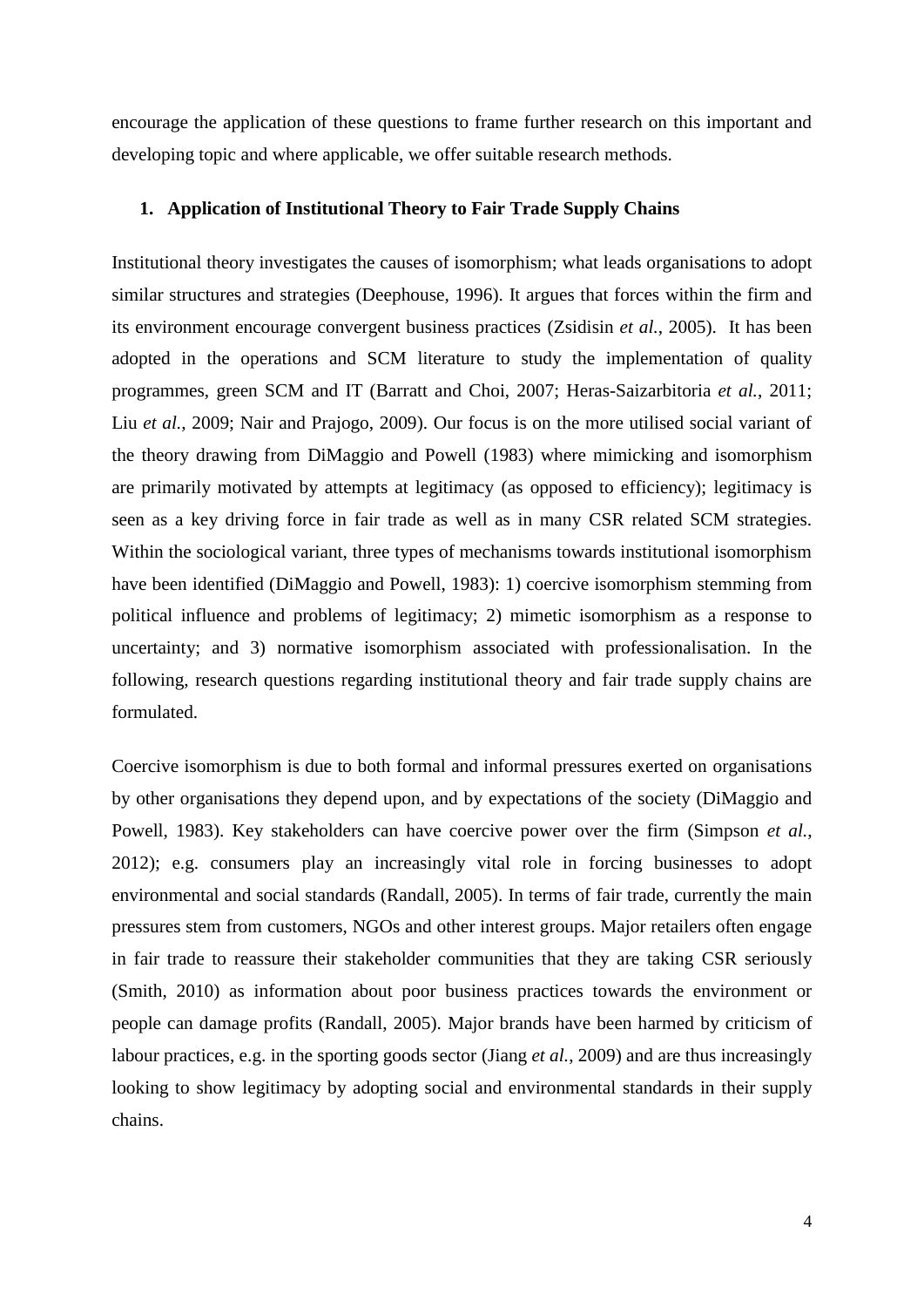Mimetic isomorphism arises due to uncertainty which encourages imitation of successful strategies [\(Zsidisin](#page-15-0) *et al.*, 2005) and is typical within industry groups to sustain legitimacy [\(Miemczyk, 2008\)](#page-13-8). There is uncertainty involved in CSR and in maintaining ethical supply chains spanning the globe. Demonstrating product origin to consumers can also pose challenges: nothing physically distinguishes fairly or ethically traded food products, for example, from others in the same category [\(Becchetti and Huybrechts, 2008\)](#page-12-10). Relying on (third party) certificates can give retailers and corporations the legitimacy they seek under uncertainty; fair trade offerings can provide retailers with both an effective example of CSR and a commercial opportunity in line with the emergence of mass-market ethical consumerism [\(Nicholls, 2002\)](#page-14-9). With the growth of the fair trade market "mainstream players cannot afford *not* to be involved" (Moore *et al.*[, 2006:339\)](#page-14-10).

Coercive and mimetic pressures can lead to adaptation of practices, as is often the case with fair trade, however institutional theorists also suggest that the pressure to conform does not always lead to efficiencies [\(Miemczyk, 2008\)](#page-13-8). Organisations driven by external motives often adopt a minimalist approach to implementation [\(Prajogo, 2011\)](#page-14-11); the same is likely to apply within fair trade. Major retailers, for example, are unlikely to pay sufficient attention to adapting their purchasing practices to match fair trade channel characteristics given that these products represent a small amount of their SKUs. Corporate agrifood players are also accused of attempting to rewrite the rules of that game in their own favour [\(Jaffee and Howard, 2010\)](#page-13-9). Moore *et al.* [\(2006\)](#page-14-10) suggest at signs of supermarkets challenging the Fairtrade Mark standards or not applying them as rigorously as the fair trade organisations themselves. Starbucks and other corporate giants such as Nestle´ and Kraft are claiming to fully meet Fairtrade requirements in some product lines, without the actual certification [\(Hira and Ferrie,](#page-13-10)  [2006\)](#page-13-10). Jaffee and Howard [\(2010\)](#page-13-9) suggest that the corporatisation of fair trade began with the campaigns targeting and criticising Starbucks for its lack of certified coffee, as subsequently many companies have joined the scheme and the regulatory function has clashed with an economic interest in increasing demand. Particularly in the US, the current context of fair trade is characterised as experiencing substantial pressure from new corporate participants to lower the bar and weaken the standards [\(Jaffee, 2010\)](#page-13-11). The terms cooptation [\(Jaffee and](#page-13-9)  [Howard, 2010\)](#page-13-9) and appropriation [\(Low and Davenport, 2006\)](#page-13-12) are used to refer to this weakening of standards (by e.g. lowered entry requirements and proposals to eliminate minimum prices in some categories) and to the use of the fair trade message to corporations' own advantage. It would therefore seem that the potentially well-meaning coercive pressures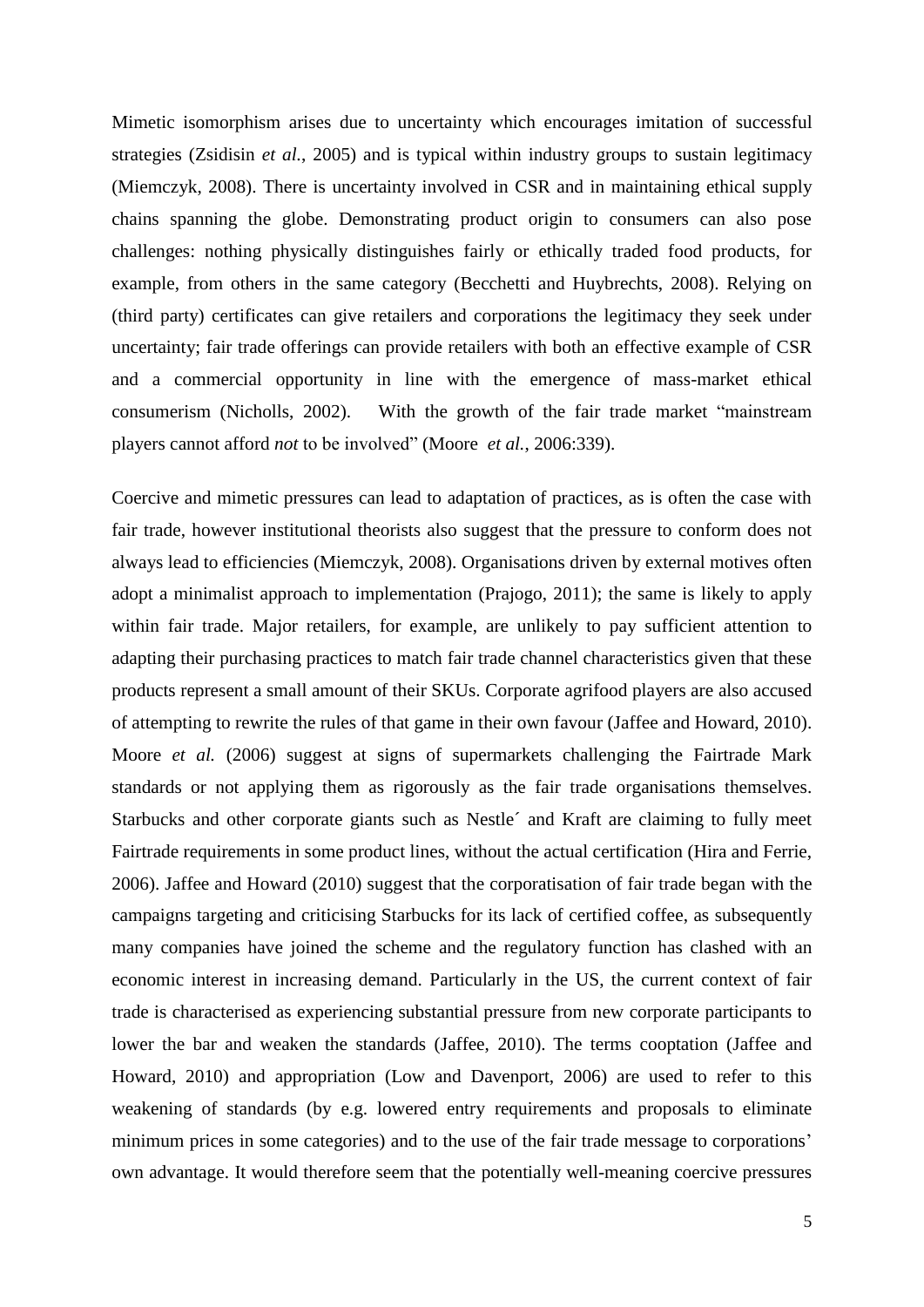and the ensuing mimetic pressures to adopt fair trade standards may actually lead to undesirable consequences (at least from the viewpoints of the standards' original promoters). More research into this phenomenon is required, and thus we present our first two research questions (RQs):

*RQ 1: To what extent are coercive and mimetic pressures increasing the adoption of fair trade products in the selections of large retailers and consumption goods manufacturers?*

*RQ 2: Are the coerced and mimicked adoptions of fair trade standards leading to the dilution of fair trade standards?*

Studies on the impact of pressures will always require careful consideration on the methods to elicit truthful responses – many may wish not to admit to coercion or mimicking in decision making but rather emphasise their own free will to prove the legitimacy (ironically) of said decisions. The potential approaches for addressing the first RQ centre around case studies, interviews and surveys with traditional SCM actors and, importantly, with nontraditional actors including NGOs, world shops and certification bodies. The second RQ may be best studied by secondary data on increases in fair trade certifications and updates on the standards and requirements.

Regarding normative pressures, previous literature [\(Jaffee and Howard, 2010\)](#page-13-9) suggests that the governance of fair trade shows signs of institutional isomorphism. The increasingly corporate-friendly stance of the labelling organisations, including Fairtrade International, has led to greater ''professionalisation,'' whereby these bodies come to resemble the organisations they are regulating. We, however, focus on a different approach, discussing whether a shift in the direction of normative pressures can be used to counteract the dilution of the standards.

Normative pressures stem from professionalisation; members of an occupation attempt to define the conditions and methods of their work to establish greater legitimacy [\(Gopal and](#page-13-13)  [Gao, 2009\)](#page-13-13). DiMaggio and Powell [\(1983\)](#page-12-9) present two main channels: formal education and legitimation in a cognitive base produced by universities and professional networks that diffuse new models across organisations. Normative pressures emerge from the professional standards and norms held in common by professional employees [\(Combs](#page-12-11) *et al.*, 2009).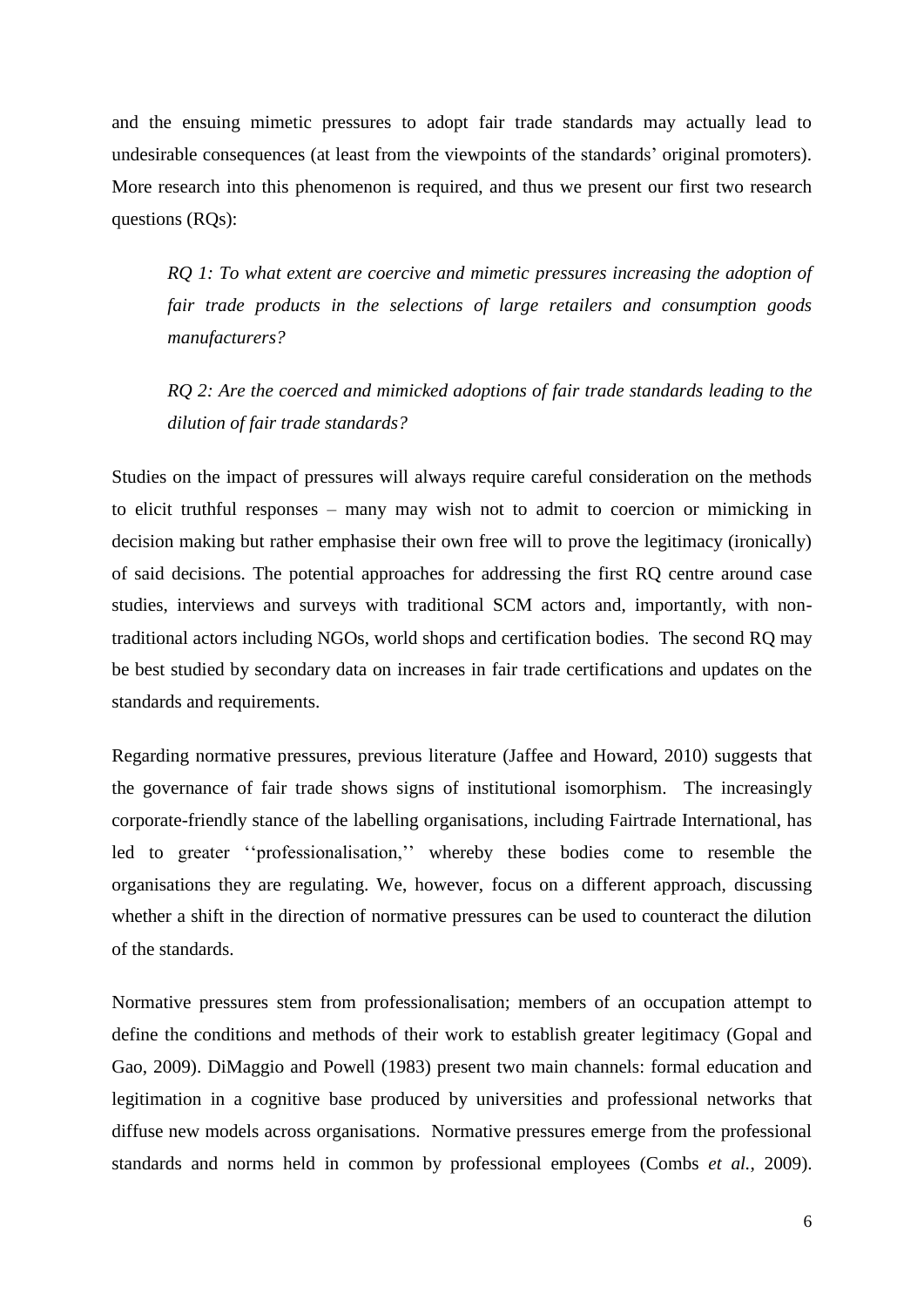Employee involvement with professional and trade organisations generates these pressures for organisations [\(Ugrin, 2009\)](#page-15-1). Currently, the adoption of fair trade cannot be seen as widespread business practice [\(Low and Davenport, 2006\)](#page-13-12). It is possible, however, that national and international fair trade umbrella organisations (e.g. Fairtrade International) have the potential to change this by taking an active role in getting involved with industry and trade associations (e.g. CAPS, NAPM, The British Retail Consortium) and attempting to spread the fair trade values as norms in SCM. Rather than allowing business practices to become norms in fair trade, an active attempt could be made to create normative pressures directed at getting fair trade associated with SCM best practices. Increased cooperation by Fairtrade International and the national fair trade institutions with universities and colleges could also assist in ensuring fair trade is mentioned in standard SCM curricula and thus becomes normatised for new graduates entering business. Following from this, we propose a further research direction in RQ 3.

*RQ 3: Can Fairtrade International and national fair trade institutions bring fair trade into the norms of supply chain management by taking an active role in engaging with industry, trade associations and academia?*

This research question is perhaps most suited to action research to document the impact of change as it occurs and longitudinal case studies to capture development over a significant time period.

#### **2. Application of the Extended Resource-Based View to Fair Trade Supply Chains**

We propose the ERBV as a theoretical lens through which to examine the competitive attributes of fair trade by focusing on the alliance networks within which it operates [\(Lavie,](#page-13-3)  [2006\)](#page-13-3) and the resources and capabilities that are often held beyond the boundary of the individual firm [\(Lewis, 2000;](#page-13-14) Squire *et al.*[, 2009\)](#page-14-12). Whilst it is argued that the notion of 'fairness' is seen as valuable by producers and consumers [\(Becchetti and Huybrechts, 2008\)](#page-12-10), there is a lack of clarity as to how to operationalise fair trade [\(Balineau and Dufeu, 2010\)](#page-12-12). Fairness has been described as a specific and powerful attribute of fair trade products; however it is also perceived as invisible [\(Nicholls and Opal, 2005\)](#page-14-13). Scholars have observed that it is not the product itself that is fair as *"nothing distinguishes physically a fair trade banana from a conventional one"* [\(Becchetti and Huybrechts, 2008:734\)](#page-12-10), but rather the conditions under which the good has been produced and traded [\(Adriani and Becchetti,](#page-12-4)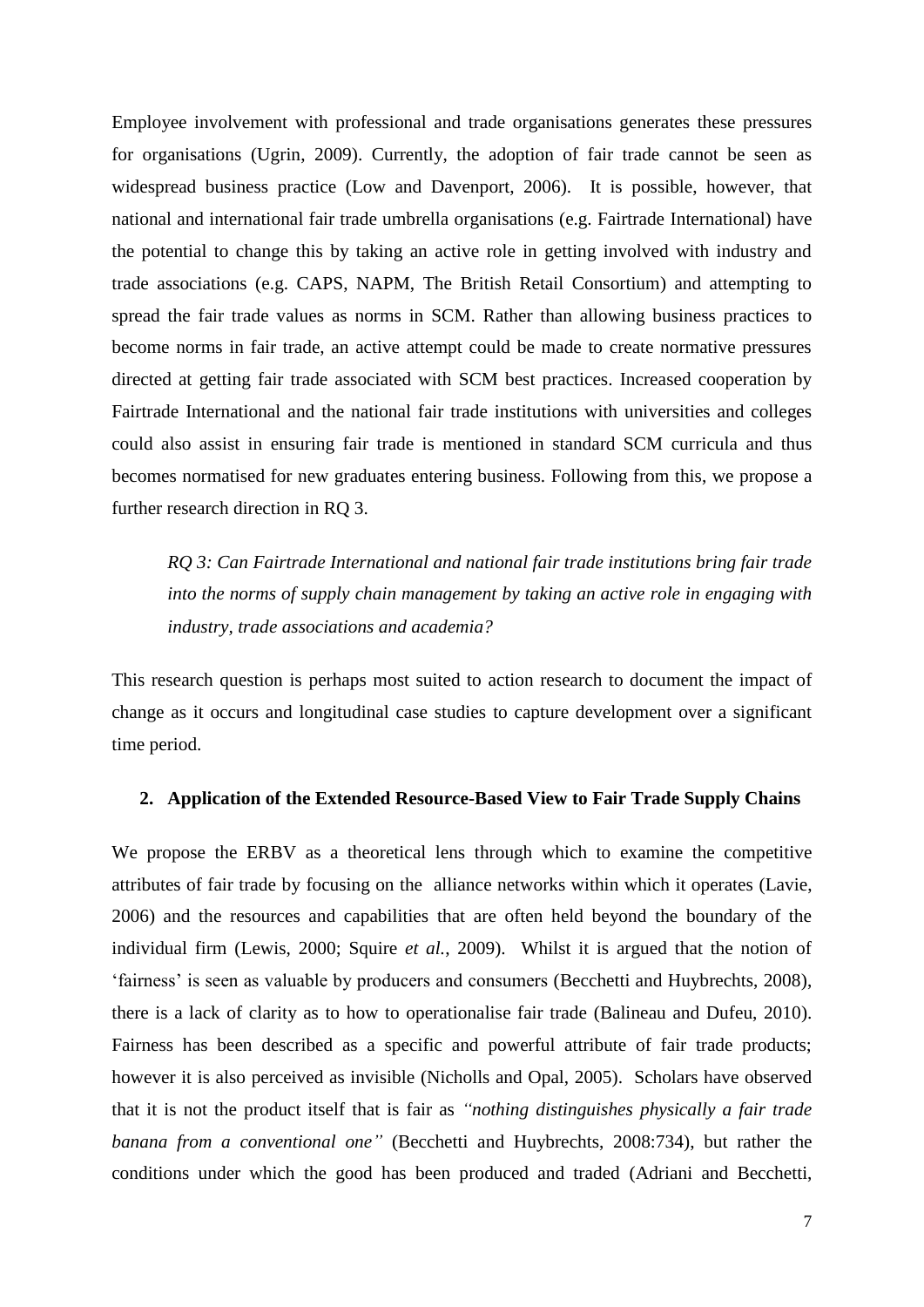[2004\)](#page-12-4). Furthermore, despite increasing consumer interest in fair trade [\(Andorfer and Liebe,](#page-12-13)  [2012\)](#page-12-13), scholars have noted the difficulties in securing regular profits [\(Huybrechts, 2010;](#page-13-15) [Randall, 2005\)](#page-14-7) and have questioned how fair trade manages to survive at all given its history of substandard products, amateur marketing and relatively high prices [\(Moore, 2004\)](#page-14-14). An examination of potential sources of competitive advantage therefore appears timely and may highlight useful examples of how to improve social sustainability practices in SCM by considering i) internal rent, ii) appropriated relational rent, iii) inbound spillover rent and iv) outbound spillover rent [\(Lavie, 2006\)](#page-13-3).

#### Internal Rent

Internal rents are privately derived from the focal firm's own resources and are retained exclusively by the focal firm [\(Lavie, 2006\)](#page-13-3). Interconnected firms can leverage the value of their own resources by accessing the complementary resources of alliance partners (Arya and Lin, 2007). For example if we consider a fair trade coffee grower as the focal firm, it will possess bounded resources including expertise in coffee growing, distinct climatic characteristics and coffee authenticity. Accessing complementary resources beyond the boundary of the firm may allow the coffee grower to leverage its non-shared resources (Lewis *et al.*[, 2010\)](#page-13-16). As research shows that customers are prepared to pay more for products that have been fairly traded [\(Balineau and Dufeu, 2010;](#page-12-12) [Hira and Ferrie, 2006\)](#page-13-10) the coffee grower may choose to partner with an international fair trade distributor (e.g. Cafédirect) or a global supermarket chain (e.g. Walmart) to access fair trade customers. There would appear to be further scope for fair trade firms leveraging their internal resources in this way and research on this topic is limited, which leads to the fourth RQ:

*RQ 4: How can a fair trade organisation access the complementary resources of its alliance partners to leverage the value of its internal rent?*

#### Appropriated Relational Rent

Relational rent is defined as a common benefit that accrues to alliance partners through combination, exchange and co-development of idiosyncratic resources [\(Dyer and Singh,](#page-12-14)  [1998\)](#page-12-14). In this context, the idiosyncratic resources are those that culminate in the fair trade product. Relational rents are extracted by the alliance partners in the chain and findings suggest that organisational centrality enhances access to rents [\(Arya and Lin, 2007\)](#page-12-15).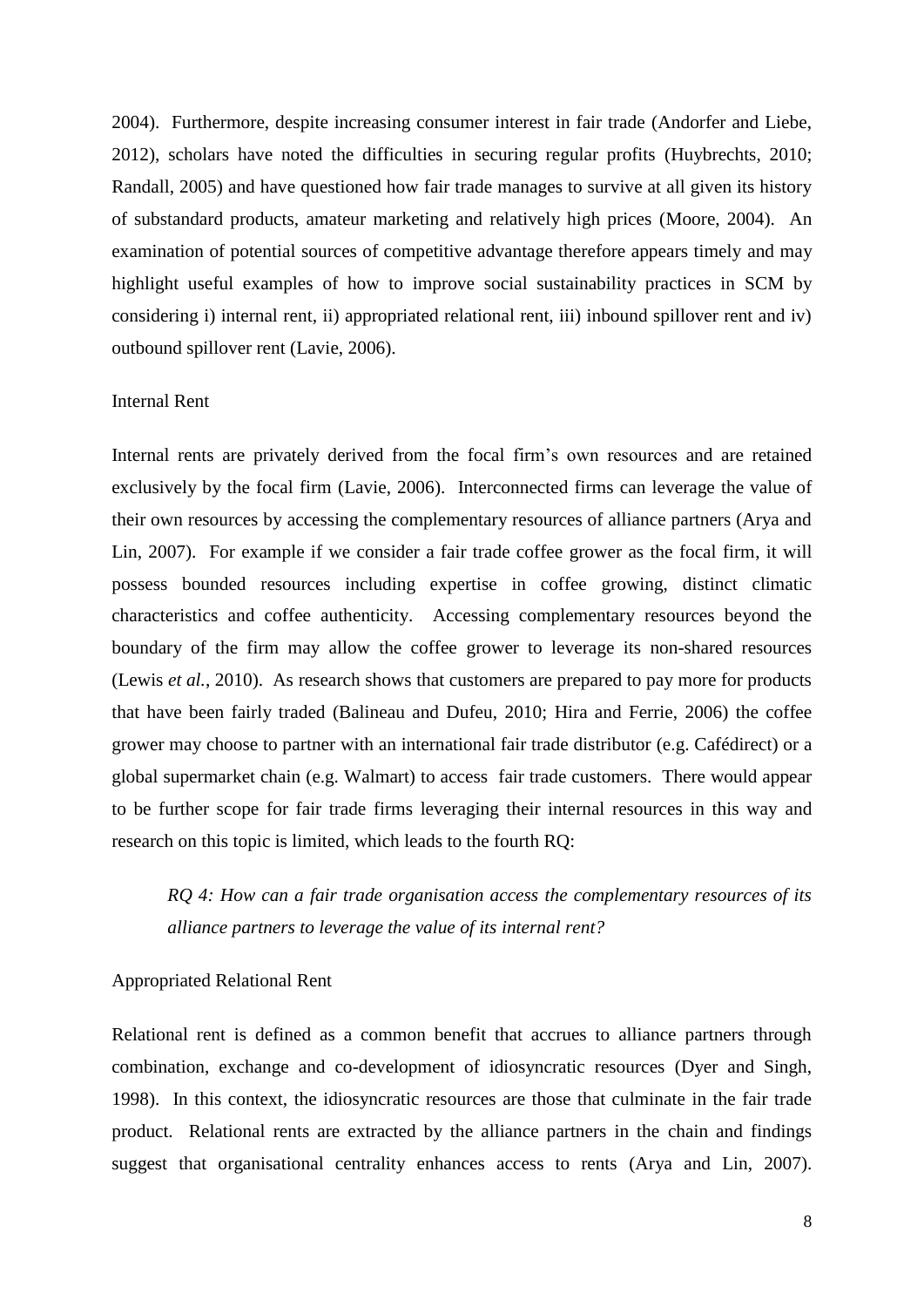Research points to a number of differing fair trade supply chain configurations, which have been discussed as value chains, and range from fair trade organisations dealing exclusively with other fair trade organisations (e.g. Altromercato) to multi-national corporations converting major brands to fair trade (e.g. Cadbury) [\(Doherty](#page-12-16) *et al.*, 2013). The specific assets, knowledge sharing routines and complementary resources of these chain configurations have thus far not been made explicit and it is argued that this incomplete information benefits downstream alliance partners [\(Valkila](#page-15-2) *et al.*, 2010). For example, research on coffee value chains from Nicaragua to Finland has shown that although fair trade provides premiums to producers, a larger share of the retail price remains in the consuming country relative to conventional coffee trade (Valkila *et al.*[, 2010\)](#page-15-2). Yet particular configurations may permit a higher level of relational rents appropriated to the Southern focal firm thus safeguarding continued investment in farms and communities. Currently it is unclear how the selection of alliance partners impacts on relational rents in fair trade. For example, chains supplying supermarkets with fair trade products may have a greater relative scale and scope of resources because of the larger resource set of the retailer. Conversely, it has been found that long term contracts associated with fair trade principles are often ignored by major retailers and in practice contracts exist for one growing season only [\(Reed, 2009\)](#page-14-15). It may therefore benefit Southern producers to supply directly to 100% fair trade world shops. Strong relationships may be built and higher absorptive capacity developed, resulting in continued learning, improved performance and thus higher rents for the chain. Further investigation could identify the types of alliance partners that enable the appropriation of a high proportion of relational rent to the Southern focal firm, thus ensuring the sustainability of fair trade producers. A greater understanding of alliance formation in fair trade chains may improve the social sustainability of supply chains more widely; not just those associated with fair trade. We therefore pose a fifth RQ:

*RQ 5: To what extent does the selection of alliance partners in fair trade supply chains have an effect on the proportion of relational rents appropriated to the Southern producer?*

## Inbound Spillover Rent

A further form of private rent is inbound spillover rent, characterised by any unintended gains from the shared and non-shared resources of alliance partners [\(Lavie, 2006\)](#page-13-3). Studies cite reputational gains and knowledge as forms of spillover rent [\(Arya and Lin, 2007;](#page-12-15) [Lewis](#page-13-16) *et*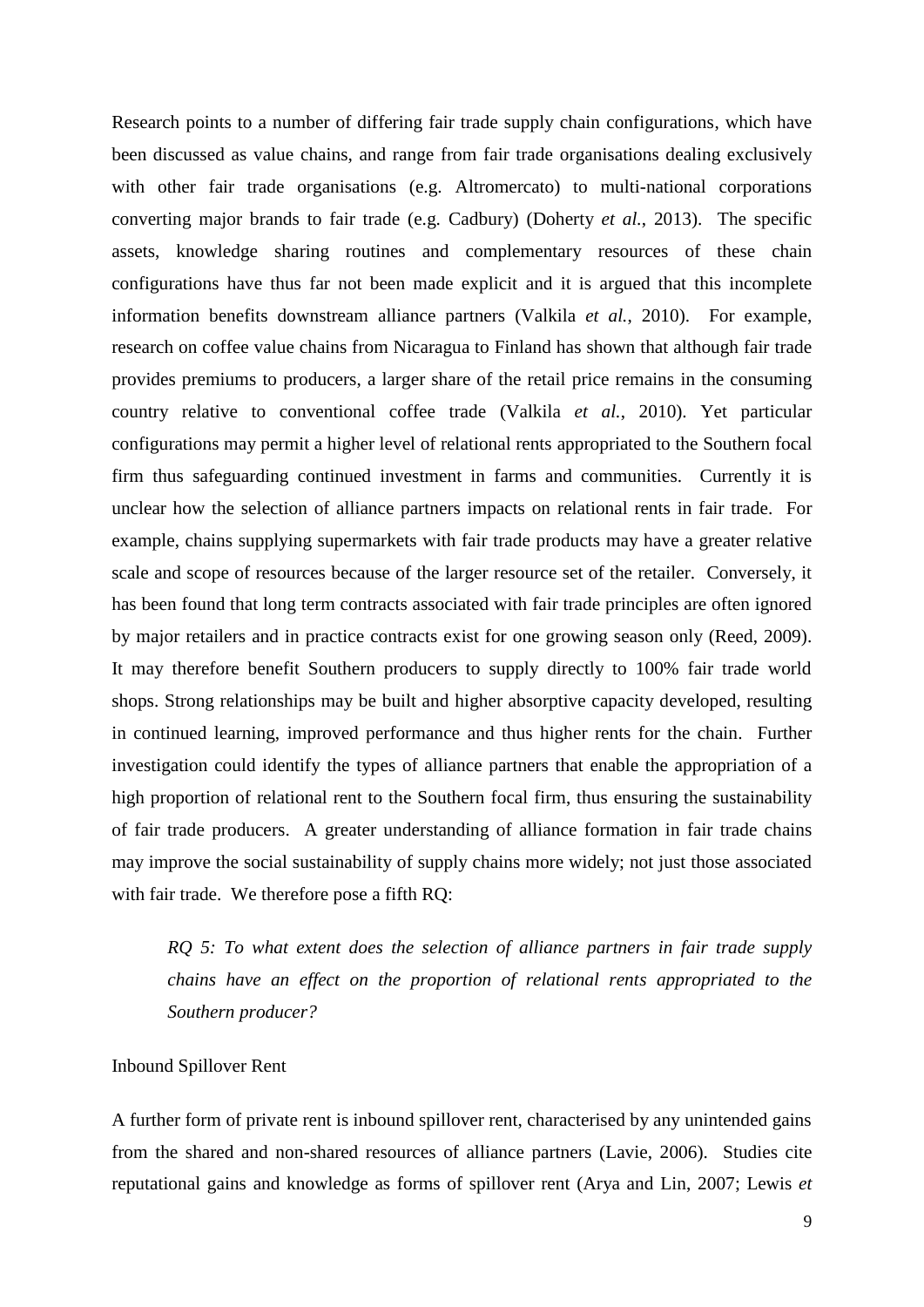*al.*[, 2010\)](#page-13-16), which may also apply to the fair trade context. For example, experiences of trading in global supply chains may expose Southern farmers to more efficient production processes, relevant technology or quality assurance practices that may offer opportunities for process improvement and for trading with additional strategic partners. Further examination of spillover rent in fair trade supply chains would develop our understanding of the operating model, therefore:

*RQ6: What opportunities exist for the appropriation of spillover rent for Southern producers in fair trade supply chains?*

#### Outbound Spillover Rent

Outbound spillover rent is defined as unintended leakage from the focal firm that benefits alliance partners [\(Lavie, 2006\)](#page-13-3). For fair trade outbound spillover rent is likely to be appropriated by downstream alliance partners able to leverage the commercial benefits associated with fair trading. This can be seen in practice by multi-national retailers offering a limited number of fair trade products yet trading on their 'ethical value-added' credentials [\(Valkila](#page-15-2) *et al.*, 2010). Fair trade products have been categorised as credence goods; possessing product attributes which consumers cannot evaluate even after having consumed the good (Balineau [and Dufeu, 2010\)](#page-12-12). This category of products includes consumer goods with particular process attributes, such as organic food, child-labour free clothing and dolphin safe tuna [\(Balineau and Dufeu, 2010\)](#page-12-12). Although fair trade products may not be imitated exactly, outbound spillover rent may be appropriated by alliance partners implementing the same strategies (e.g. developing supermarket own label fair trade products) or using different internal resources as strategic substitutes (e.g. alternative credence goods).

The proliferation of substitutable products clearly poses a risk and vulnerability for Southern producers that warrants a strategic response. It is argued that goods will not sell based on fair trade status alone [\(Randall, 2005\)](#page-14-7) and require differentiation and improved product quality [\(Moore, 2004\)](#page-14-14). A fruitful area for further research to mitigate outbound spillover rent is therefore the application of SCM tools to fair trade supply chains. SCM tools can increase coordination between firms at successive stages of production [\(Crook and Combs, 2007\)](#page-12-17) thus decreasing costs through reduced inventory and shorter lead times, improved quality through design-for-manufacturability and enhanced innovation as part of the design process [\(Handfield, 1994;](#page-13-17) Hult *et al.*[, 2002;](#page-13-18) [Tan, 2002\)](#page-15-3). For small scale producers in particular,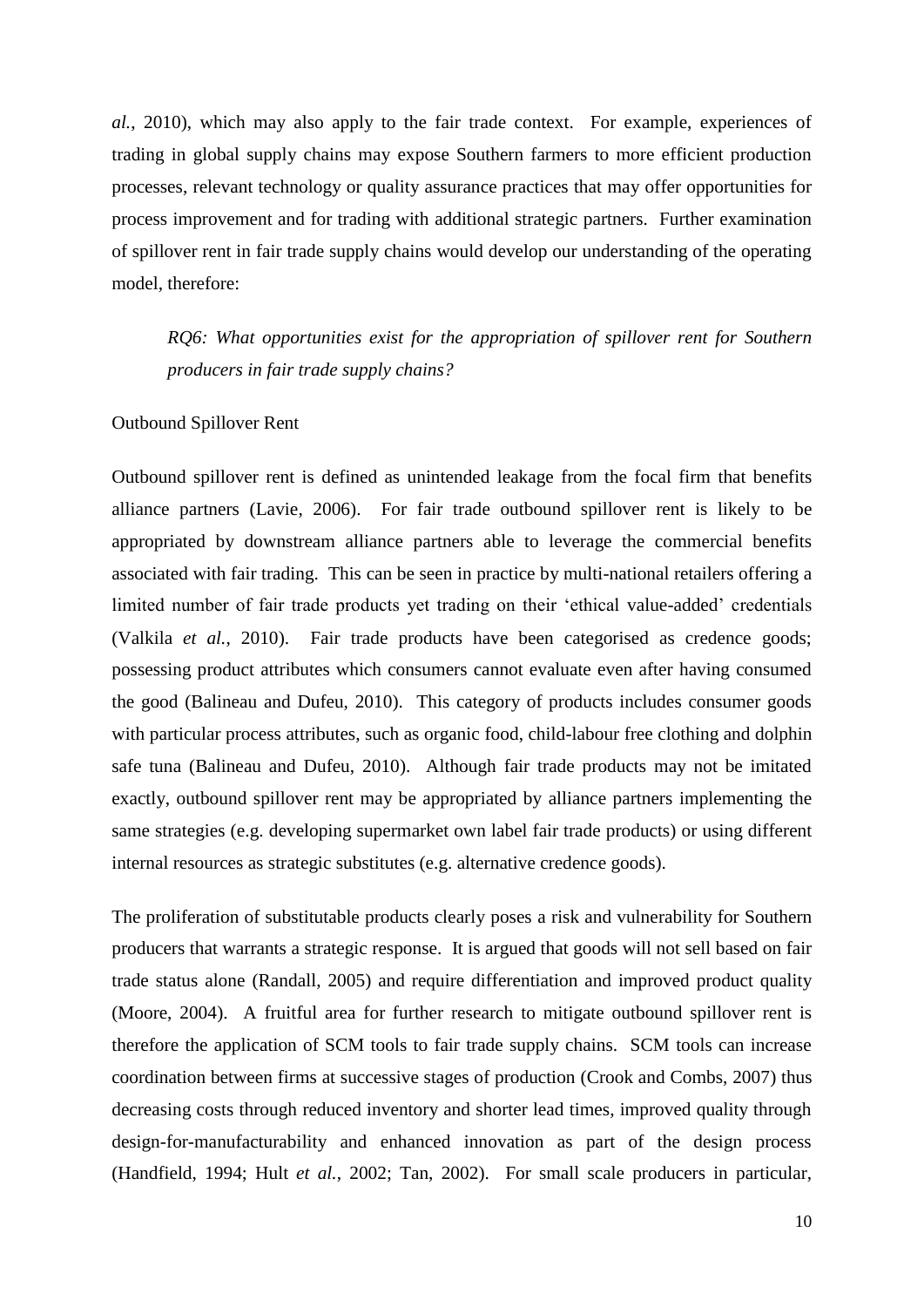better co-ordination between supply chain partners reduces transaction costs and risks by enabling adjustment of production systems to changing customer preferences and market configurations [\(Ruben and Zuniga, 2011\)](#page-14-16). A focus on improving and increasing downstream distribution channels offers the opportunity to communicate the fair trade attributes to customers (e.g. through information held in retail outlets) thus enabling customers to feel more connected with the primary producer, allowing them to make an informed purchasing decision and reducing their propensity to select a substitute credence good. To examine the threat of outbound spillover rent the following RQ is proposed:

*RQ 7: Are there particular SCM practices that will provide a strategic response to the proliferation of substitute products that pose a threat to the sustained competitive advantage of fair trade products through outbound spillover rent?*

To address the RQs posed in this section, empirical research that maps the structures and practices of fair trade supply chains is recommended. As it is noted that objective and intense research with producers of fair trade is very limited [\(Doherty](#page-12-16) *et al.*, 2013), case studies and longitudinal studies that capture all members of a fair trade supply chain seem most appropriate.

### **Concluding Remarks**

To ensure that social sustainability is a vivid part of SCM rather than an add-on we propose seven research questions to further our examination of the topic. The paper makes a timely contribution as there is increasing interest from scholars and practitioners as to how to operationalise social sustainability in SCM. We use two organisational theories to discuss and question i) whether organisations are changing the rules of fair trade to suit their operating models or whether the requirements of fair trade certification are changing the rules of SCM and ii) whether fair trade could be a source of competitive advantage in supply chains. In examining social sustainability through the same lenses that we use to study organisational behaviour, we propose directions for further research focused on strengthening the explanatory value of current socially sustainable SCM practices, particularly as the theoretical development of sustainability research is perceived to be in its infancy.

#### **References**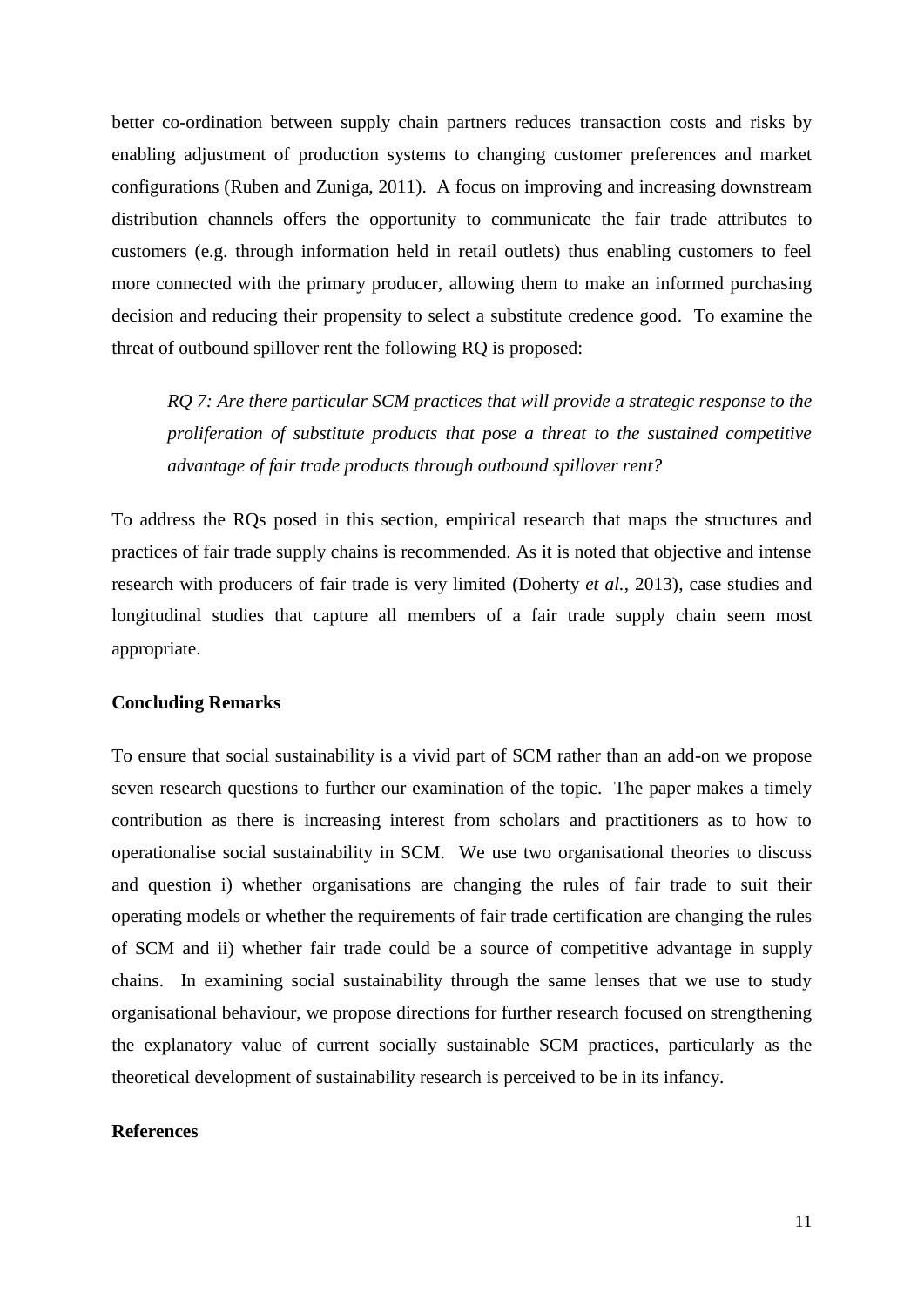- <span id="page-12-4"></span>Adriani, F. and Becchetti, L. (2004), "Fair trade: a 'third generation' welfare mechanism to make globalisation sustainable?", *Centre for International Studies on Economic Growth*, Working Paper no. 62.
- <span id="page-12-13"></span>Andorfer, V.A. and Liebe, U. (2012), "Research on Fair Trade consumption - A review", *Journal of Business Ethics*, Vol. 106 No. 4, pp. 415-435.
- <span id="page-12-15"></span>Arya, B. and Lin, Z. (2007), "Understanding collaborative outcomes from an extended resource-based view perspective: the roles of organizational characteristics, partner attributes and network structures", *Journal of Management*, Vol. 33 No. 5, pp. 697- 723.
- <span id="page-12-2"></span>Ashby, A., Leat, M. and Hudson-Smith, M. (2012), "Making connections: a review of supply chain management and sustainability literature", *Supply Chain Management: An International Journal*, Vol. 17 No. 5, pp. 497-516.
- <span id="page-12-12"></span>Balineau, G. and Dufeu, I. (2010), "Are fair trade goods credence goods? A new proposal, with French illustrations", *Journal of Business Ethics*, Vol. 92 pp. 331-345.
- <span id="page-12-8"></span>Barratt, M. and Choi, T. (2007), "Mandated RFID and institutional responses: Cases of decentralized business units", *Production and Operations Management*, Vol. 16 No. 5, pp. 569-585.
- <span id="page-12-10"></span>Becchetti, L. and Huybrechts, B. (2008), "The dynamics of fair trade as a mixed-form market", *Journal of Business Ethics*, Vol. 81 No. 4, pp. 733-750.
- <span id="page-12-6"></span>Campbell, J.L. (2007), "Why would corporations behave in socially responsible ways? An institutional theory of corporate social responsibility", *Academy of Management Review*, Vol. 32 No. 3, pp. 946-967.
- <span id="page-12-0"></span>Carter, C. and Easton, P.L. (2011), "Sustainable supply chain management: Evolution and future directions", *International Journal of Physical Distribution and Logistics Management*, Vol. 41 No. 1, pp. 46-62.
- <span id="page-12-11"></span>Combs, J.G., Michael, S.C. and Castrogiovanni, G.J. (2009), "Institutional influences on the choice of organizational form: The case of franchising", *Journal of Management*, Vol. 35 No. 5, pp. 1268-1290.
- <span id="page-12-17"></span>Crook, T.R. and Combs, J.G. (2007), "Sources and consequences of bargaining power in supply chains", *Journal of Operations Management*, Vol. 25 pp. 546-555.
- <span id="page-12-3"></span>Davies, I. (2009), "Alliances and networks: Creating success in the UK Fair Trade market", *Journal of Business Ethics*, Vol. 86 Supplement 1, pp. 109-126.
- <span id="page-12-5"></span>Davies, I., Doherty, B. and Knox, S. (2010), "The rise and stall of a fair trade pioneer: The cafedirect story", *Journal of Business Ethics*, Vol. 92 pp. 127-147.
- <span id="page-12-7"></span>Deephouse, D.L. (1996), "Does isomorphism legitimate?", *The Academy of Management Journal*, Vol. 39 No. 4, pp. 1024-1039.
- <span id="page-12-9"></span>DiMaggio, P.J. and Powell, W.W. (1983), "The iron cage revisited: Institutional isomorphism and collective rationality in organizational fields", *American Sociological Review*, Vol. 48 No. 2, pp. 147-160.
- <span id="page-12-16"></span>Doherty, B., Davies, I.A. and Tranchell, S. (2013), "Where now for fair trade?", *Business History*, Vol. 55 No. 2, pp. 161-189.
- <span id="page-12-14"></span>Dyer, J.H. and Singh, H. (1998), "The relational view: Cooperative strategy and sources of interorganizational competitive advantage", *Academy of Management Review*, Vol. 23 No. 4, pp. 660-679.
- Fairtrade International (2011), "Generic Fairtrade Trade Standard" available at [http://www.fairtrade.net/fileadmin/user\\_upload/content/2009/standards/documents/20](http://www.fairtrade.net/fileadmin/user_upload/content/2009/standards/documents/2012-04-02_GTS_EN.pdf) [12-04-02\\_GTS\\_EN.pdf](http://www.fairtrade.net/fileadmin/user_upload/content/2009/standards/documents/2012-04-02_GTS_EN.pdf) (accessed 09/01/2013).
- <span id="page-12-1"></span>Gimenez, C. and Tachizawa, E. (2012), "Extending sustainability to suppliers: a systematic literature review", *Supply Chain Management: An International Journal*, Vol. 17 No. 5, pp. 531-543.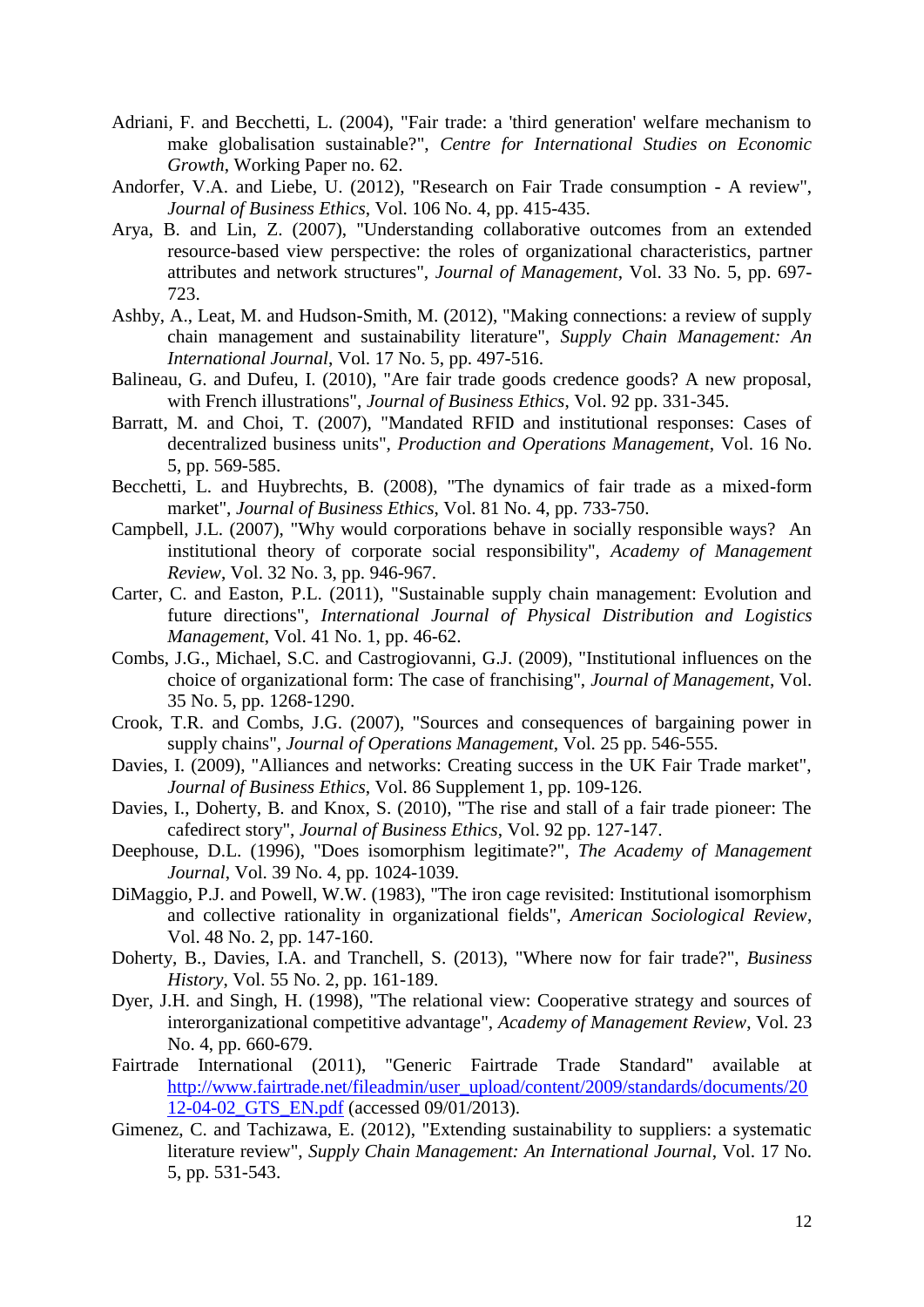- <span id="page-13-13"></span>Gopal, A. and Gao, G. (2009), "Certification in the Indian offshore IT services industry", *Manufacturing and Services Operations Management*, Vol. 11 No. 3, pp. 471-492.
- <span id="page-13-1"></span>Greenberg, D., McKone-Sweet, K. and James Wilson, H. (2011) *The new entrepreneurial leader: Developing leaders who shape social and economic activity*, Berrett-Koehler Publishers Inc, California, USA.
- <span id="page-13-4"></span>Halldórsson, A., Kotzab, H. and Skjott-Larsen, T. (2009), "Supply chain management on the crossroad to sustainability: A blessing or a curse?", *Logistics Research*, Vol. 1 No. 2, pp. 83-94.
- <span id="page-13-17"></span>Handfield, R. (1994), "U.S global sourcing: patterns of development", *International Journal of Operations and Production Management*, Vol. 14 No. 6, pp. 40-51.
- <span id="page-13-5"></span>Heras-Saizarbitoria, I., Landín, G.A. and Molina-Azorín, J.F. (2011), "Do drivers matter for the benefits of ISO 14001?", *International Journal of Operations and Production Management*, Vol. 31 No. 2, pp. 192-216.
- <span id="page-13-10"></span>Hira, A. and Ferrie, J. (2006), "Fair trade: Three key challenges for reaching the mainstream", *Journal of Business Ethics*, Vol. 63 No. 2, pp. 107-118.
- <span id="page-13-18"></span>Hult, G.T., Ketchen, D.J. and Nichols, E. (2002), "An examination of cultural competitiveness and order fulfillment cycle time within supply chains", *Academy of Management Journal*, Vol. 45 No. 3, pp. 577-586.
- <span id="page-13-15"></span>Huybrechts, B. (2010), "Fair trade organizations in Belgium: Unity in diversity?", *Journal of Business Ethics*, Vol. 92 pp. 217-240.
- <span id="page-13-11"></span>Jaffee, D. (2010), "Fair Trade standards, corporate participation, and social movement responses in the United States", *Journal of Business Ethics*, Vol. 92 pp. 267-285.
- <span id="page-13-9"></span>Jaffee, D. and Howard, P.H. (2010), "Corporate cooptation of organic and fair trade standards", *Agriculture and Human Values*, Vol. 27 No. 4, pp. 387-399.
- <span id="page-13-7"></span>Jiang, B., Baker, R.C. and Frazier, G.V. (2009), "An analysis of job dissatisfaction and turnover to reduce global supply chain risk: Evidence from China", *Journal of Operations Management*, Vol. 27 No. 2, pp. 169-184.
- <span id="page-13-0"></span>Karjalainen, K. and Moxham, C. (2013), "Focus on Fairtrade: Propositions for integrating Fairtrade and SCM research", *Journal of Business Ethics*, Vol. 116 pp. 267-282.
- <span id="page-13-2"></span>Ketchen, D.J. and Hult, G.T. (2007), "Bridging organizational theory and supply chain management: The case of best value supply chains", *Journal of Operations Management*, Vol. 25 No. 2, pp. 573-580.
- <span id="page-13-3"></span>Lavie, D. (2006), "The competitive advantage of interconnected firms: An extension of the resource-based view", *Academy of Management Review*, Vol. 31 No. 3, pp. 638-658.
- <span id="page-13-14"></span>Lewis, M. (2000), "Lean production and sustainable competitive advantage", *International Journal of Operations and Production Management*, Vol. 20 No. 8, pp. 959-978.
- <span id="page-13-16"></span>Lewis, M., Brandon-Jones, A., Slack, N. and Howard, M. (2010), "Competing though operations and supply: The role of classic and extended resource-based advantage", *International Journal of Operations and Production Management*, Vol. 30 No. 10, pp. 1032-1058.
- <span id="page-13-6"></span>Liu, H., Ke, W., Wei, K.K., Gu, J. and Chen, H. (2009), "The role of institutional pressures and organizational culture in the firm's intention to adopt internet-enabled supply chain management systems", *Journal of Operations Management*, Vol. 28 No. 5, pp. 372-384.
- <span id="page-13-12"></span>Low, W. and Davenport, E. (2006), "Mainstreaming fair trade: Adoption, assimilation, appropriation", *Journal of Strategic Marketing*, Vol. 14 No. 4, pp. 315-327.
- <span id="page-13-8"></span>Miemczyk, J. (2008), "An exploration of institutional constraints on developing end-of-life product recovery capabilities", *International Journal of Production Economics*, Vol. 115 No. 2, pp. 272-282.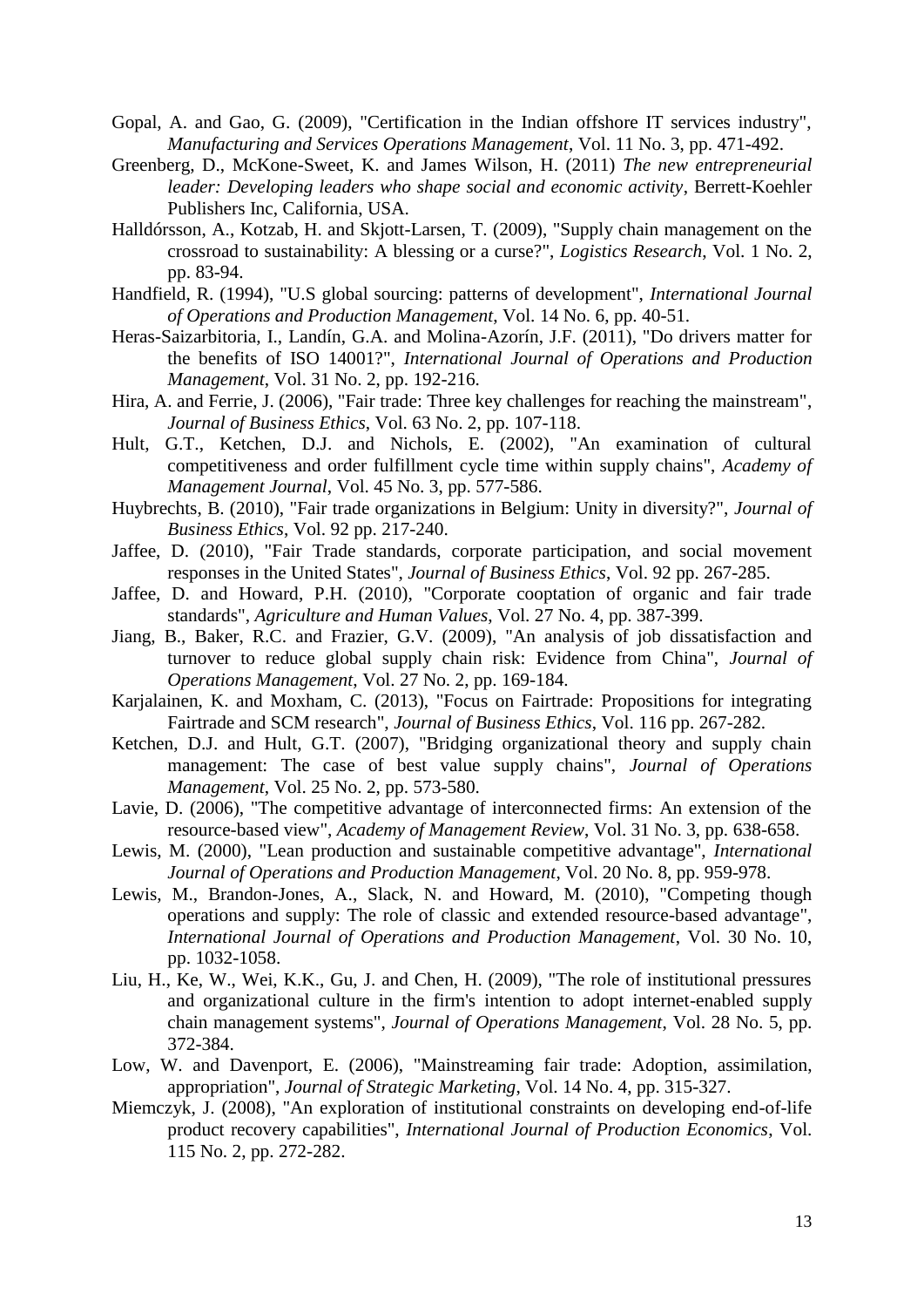- <span id="page-14-0"></span>Miemczyk, J., Johnsen, T.E. and Macquet, M. (2012), "Sustainable purchasing and supply management: A structured literature review of definitions and measures at the dyad, chain and network levels", *Supply Chain Management: An International Journal*, Vol. 17 No. 5, pp. 478-496.
- <span id="page-14-14"></span>Moore, G. (2004), "The Fair Trade movement: Parameters, issues and future research", *Journal of Business Ethics*, Vol. 53 No. 1, pp. 73-86.
- <span id="page-14-10"></span>Moore, G., Gibbon, J. and Slack, R. (2006), "The mainstreaming of Fair Trade: a macromarketing perspective", *Journal of Strategic Marketing*, Vol. 14 No. 4, pp. 329- 352.
- <span id="page-14-5"></span>Nair, A. and Prajogo, D. (2009), "Internalisation of ISO 9000 standards: the antecedent role of functionalist and institutionalist drivers and performance implications", *International Journal of Production Research*, Vol. 47 No. 16, pp. 4545-4568.
- <span id="page-14-9"></span>Nicholls, A. (2002), "Strategic options in fair trade retailing", *International Journal of Retail and Distribution Management*, Vol. 30 No. 1, pp. 6-17.
- <span id="page-14-13"></span>Nicholls, A. and Opal, C. (2005) *Fair Trade. Market-Driven Ethical Consumption*, Sage Publications, London.
- <span id="page-14-11"></span>Prajogo, D.I. (2011), "The roles of firms' motives in affecting the outcomes of ISO 9000 adoption", *International Journal of Operations and Production Management*, Vol. 31 No. 1, pp. 78-100.
- <span id="page-14-3"></span>Pullman, M.E. and Dillard, J. (2010), "Values based supply chain management and emergent organizational structures", *International Journal of Operations and Production Management*, Vol. 30 No. 7, pp. 744-771.
- <span id="page-14-7"></span>Randall, D.C. (2005), "An Exploration of Opportunities for the Growth of the Fair Trade Market: Three Cases of Craft Organisations", *Journal of Business Ethics*, Vol. 56 No. 1, pp. 55-67.
- <span id="page-14-15"></span>Reed, D. (2009), "What do corporations have to do with fair trade? Postive and normative analysis from a value chain perspective", *Journal of Business Ethics*, Vol. 86 pp. 3- 26.
- <span id="page-14-2"></span>Renard, M.-C. and Perez-Covas, V. (2007) Fair trade coffee in Mexico: At the centre of the debates, in Raynolds, L., Murray, D. and Wilkinson, J. (eds), *Fair Trade - The challenges of Transforming Globalization*, Taylor and Francis, New York.
- <span id="page-14-16"></span>Ruben, R. and Zuniga, G. (2011), "How standards compete: Comparative impact of coffee certification schemes in Northern Nicaragua", *Supply Chain Management: An International Journal*, Vol. 16 No. 2, pp. 98-109.
- <span id="page-14-1"></span>Sarkis, J., Zhu, Q. and Lai, K.-H. (2011), "An organizational theoretic review of green supply chain management literature", *International Journal of Production Economics*, Vol. 130 No. 1, pp. 1-15.
- <span id="page-14-6"></span>Simpson, D., Power, D. and Klassen, R. (2012), "When One Size Does Not Fit All: A Problem of Fit Rather than Failure for Voluntary Management Standards", *Journal of Business Ethics*, Vol. 110 No. 1, pp. 85-95.
- <span id="page-14-8"></span>Smith, S. (2010), "For love or money? Fairtrade business models in the UK supermarket sector", *Journal of Business Ethics*, Vol. 92 No. Supplement 2, pp. 257-266.
- <span id="page-14-4"></span>Squire, B., Brown, S. and Cousins, P. (2005), "Collaborating for customisation: A resourcebased perspective", *International Journal of Productivity and Quality Management*, Vol. 1 No. 1-2, pp. 8-25.
- <span id="page-14-12"></span>Squire, B., Cousins, P., Lawson, B. and Brown, S. (2009), "The effect of supplier manufacturing capabilities on buyer responsiveness: The role of collaboration", *International Journal of Operations and Production Management*, Vol. 29 No. 8, pp. 766-788.